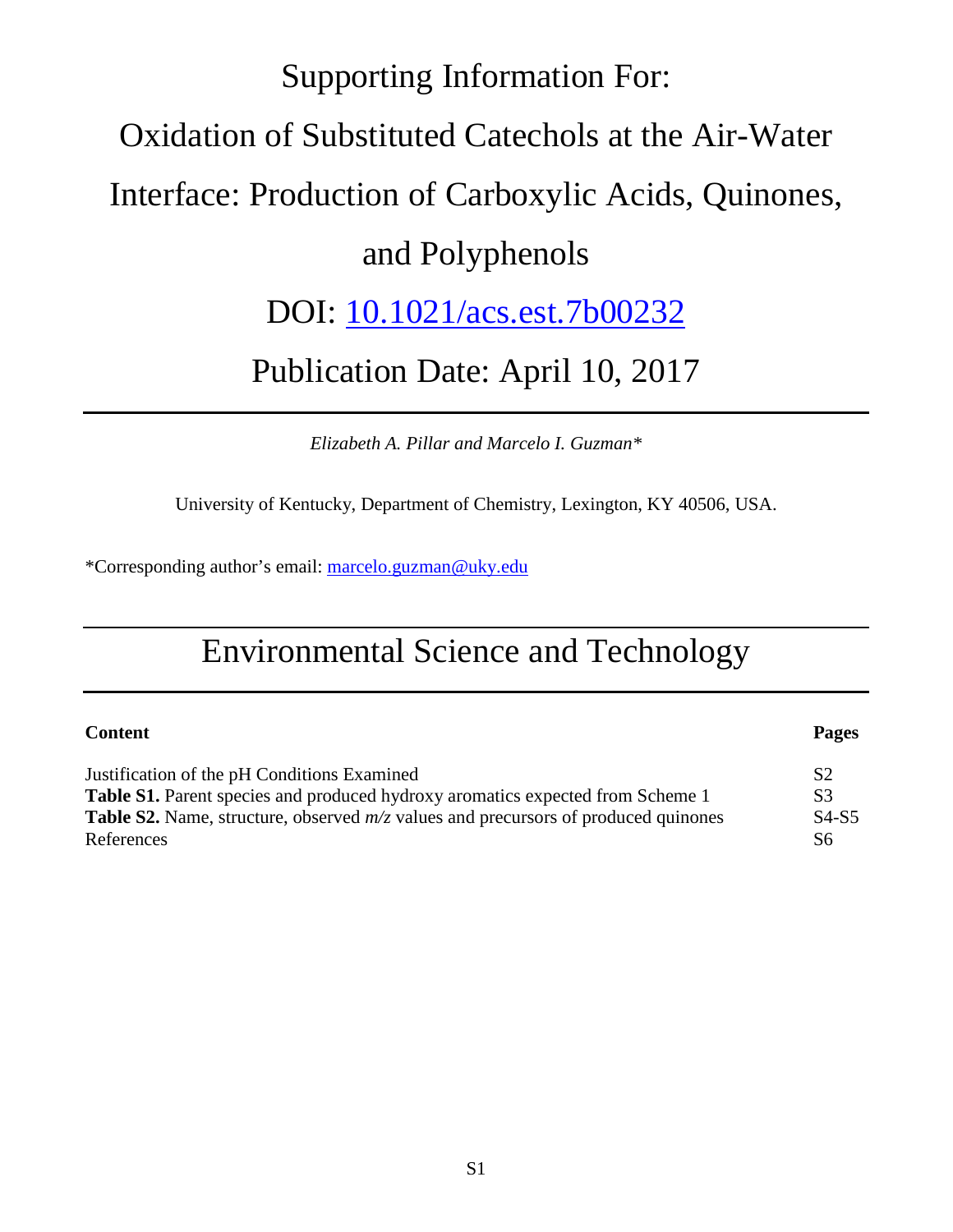#### **Justification of the pH Conditions Examined.**

While the oxidations were explored in the atmospheric relevant pH range 5-10, reporting the results at pH 7.8 provides an example case that demonstrates the complexity of all the chemistry observed. Although many atmospheric studies are commonly aimed to reproduce highly acidic aerosol conditions, there is considerable evidence demonstrating that basic particles exist in the atmosphere. For example, particulate matter with a dimeter less than 2.5  $\mu$ m (PM<sub>2.5</sub>) collected in and around agricultural regions is predominately alkaline.<sup>[1,](#page-5-0) [2](#page-5-1)</sup> Importantly, anthropogenic biomass burning emissions from agricultural practices (slash and burn, controlled burns, etc.) often coincide with increased ammonia (NH3) emissions from livestock and fertilizers.<sup>3, [4](#page-5-3)</sup> Once these species are emitted to the atmosphere, they can effectively neutralize available nitric and sulfuric acids from industrial emissions.<sup>5, [6](#page-5-5)</sup> Recent work has shown that in most of the Midwest Region and the Pacific coast of the United States, where agriculture is a primary economic activity,  $NH_3$  emissions are estimated to be sufficient to neutralize all acidic components[.](#page-5-1)<sup>2</sup> Therefore, the experiments outlined are representative of true atmospheric conditions because even fine aerosols can be neutral or slightly basic. Indeed, for atmospheric particles occurring under the basic conditions described, a high ionic strength is expected due to presence of ammonium salts. Importantly, our work has demonstrated that for increasing ionic strength (e.g., for a series sodium halides) the solubility of gaseous ozone at the air-water interface is enhanced.<sup>[7](#page-5-6)</sup> Therefore, for a higher dissolved ozone level, the probability for electron transfer induced HO• production should also growth. In summary, the oxidation of the substituted catechols in aerosols with higher ionic strength is expected to also be enhanced.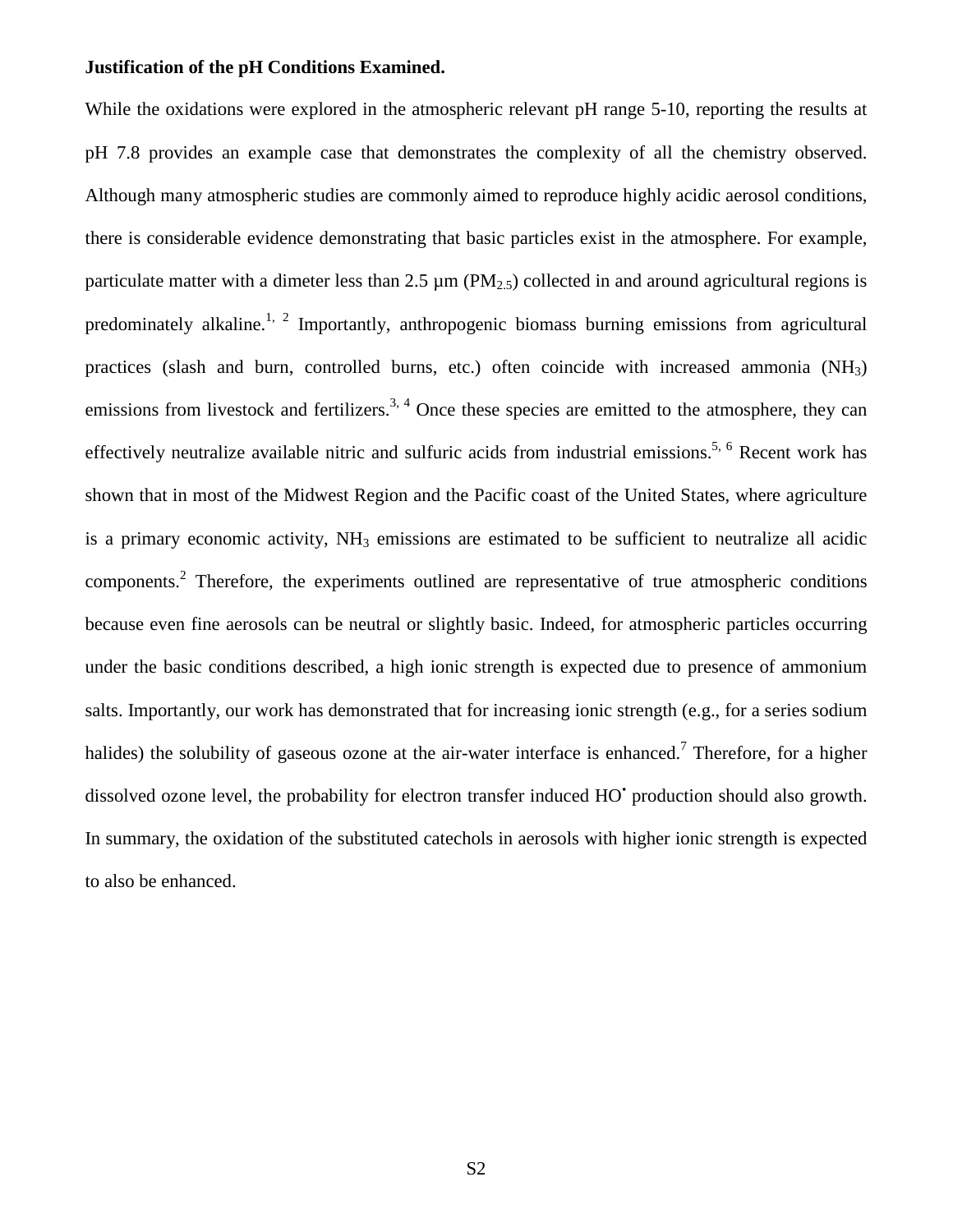| Parent         | 1 <sup>st</sup> Generation | $2nd$ Generation | $m/z$ 3 <sup>rd</sup> Generation | $m/z$ <sup>th</sup> Generation                                                        | m/z | $5th$ Generation    | $m/z$ . |
|----------------|----------------------------|------------------|----------------------------------|---------------------------------------------------------------------------------------|-----|---------------------|---------|
| Benzene        | Phenol                     | Catechol         | 109 Pyrogallol                   | 125 Tetrahydroxybenzenes                                                              | 141 | Pentahydroxybenzene | 157     |
| <b>Toluene</b> | o-Cresol                   | 3-Methylcatechol | 123 3-Methyl-4-hydroxycatechol   | 139 3-Methyl-4,5-dihydroxycatechol                                                    | 155 | Pentahydroxytoluene | 171     |
| <b>Toluene</b> | p-Cresol                   | 4-Methylcatechol | 123 4-Methylpyrogallol           | 139 5-Methyl-1,2,3,4-tetrahydroxybenzene                                              | 155 |                     |         |
|                |                            |                  | 4-Methyl-5-hydroxycatechol       | 139 4-Methyl-3,5-dihydroxycatechol                                                    |     |                     |         |
| Anisole        | Guaicol                    |                  |                                  | 3-Methoxycatechol 139 3-Methoxy-4-hydroxycatechol 155 3-Methoxy-4,5-dihydroxycatechol | 171 | Pentahydroxyanisole | 187     |
|                |                            |                  | 139 4-Methoxypyrogallol          | 155 4-Methoxy-5-hydroxypyrogallol                                                     | 171 |                     |         |

**Table S1.** Complete List of Products Resulting from the Mechanism in Scheme 1 with Species Observed Indicated by their *m/z* Values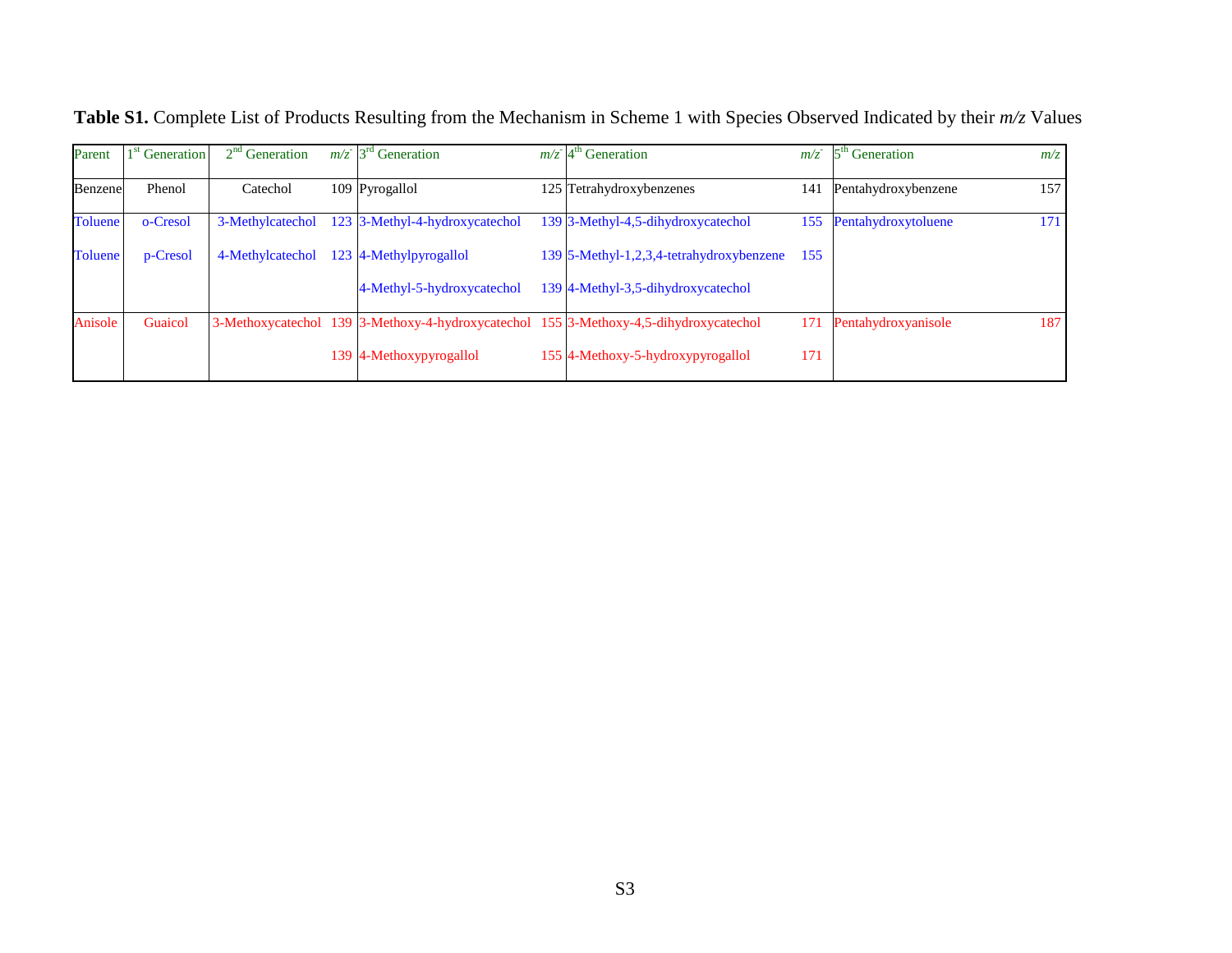| m/z | $\epsilon$ DET Frouded Quinones and their findal Freedsons from Scheme F.<br><b>Product 1</b> | <b>Product 2</b>                          | <b>Product 3</b>                                                      | Precursor(s)     |
|-----|-----------------------------------------------------------------------------------------------|-------------------------------------------|-----------------------------------------------------------------------|------------------|
|     | O<br>$\Omega$                                                                                 | О                                         |                                                                       | Catechol         |
| 123 |                                                                                               | HO                                        |                                                                       | and              |
|     | OН<br>$3$ Hydroxy $\overline{o}$ quinone                                                      | $4$ Hydroxy $\sigma$ qu <sub>i</sub> none |                                                                       | Pyrogallol       |
|     | OH                                                                                            | $\overline{OH}$                           |                                                                       | Catechol         |
| 139 | OH                                                                                            | HO                                        |                                                                       | and              |
|     | $3.4$ Dihydroxy $\sigma$ quinone                                                              | $3.6$ Dihydroxy $\overline{o}$ quinone    |                                                                       | Pyrogallol       |
|     | OН<br>OH<br>$\mathbf{O}$                                                                      | $\mathbf{O}$<br>OH                        |                                                                       | Catechol         |
| 155 | <b>OH</b><br>$\Omega$                                                                         | <b>OH</b><br>HO                           |                                                                       | and              |
|     | $3.4.5$ Trihydroxy $o$ quinone                                                                | $3.4.6$ Trihydroxy $o$ quinone            |                                                                       | Pyrogallol       |
| 121 | 0<br>$H_3C$<br>$4$ methyl $o$ quinone                                                         |                                           |                                                                       | 4-Methylcatechol |
|     | ΟH                                                                                            | CH <sub>3</sub>                           | HO<br>O                                                               | 3-Methylcatechol |
| 137 | CH <sub>3</sub>                                                                               | OH                                        | $H_3C$                                                                | and              |
|     | $3$ methyl $4$ hydroxy $\sigma$ quinone                                                       | $4$ methyl $3$ hydroxy $o$ quinone        | $4$ <sup>-methyl-5</sup> <sub>hydroxy</sub> $o$ -qu <sub>i</sub> none | 4-Methylcatechol |

**Table S2.** Produced Quinones and their Initial Precursors from Scheme 1.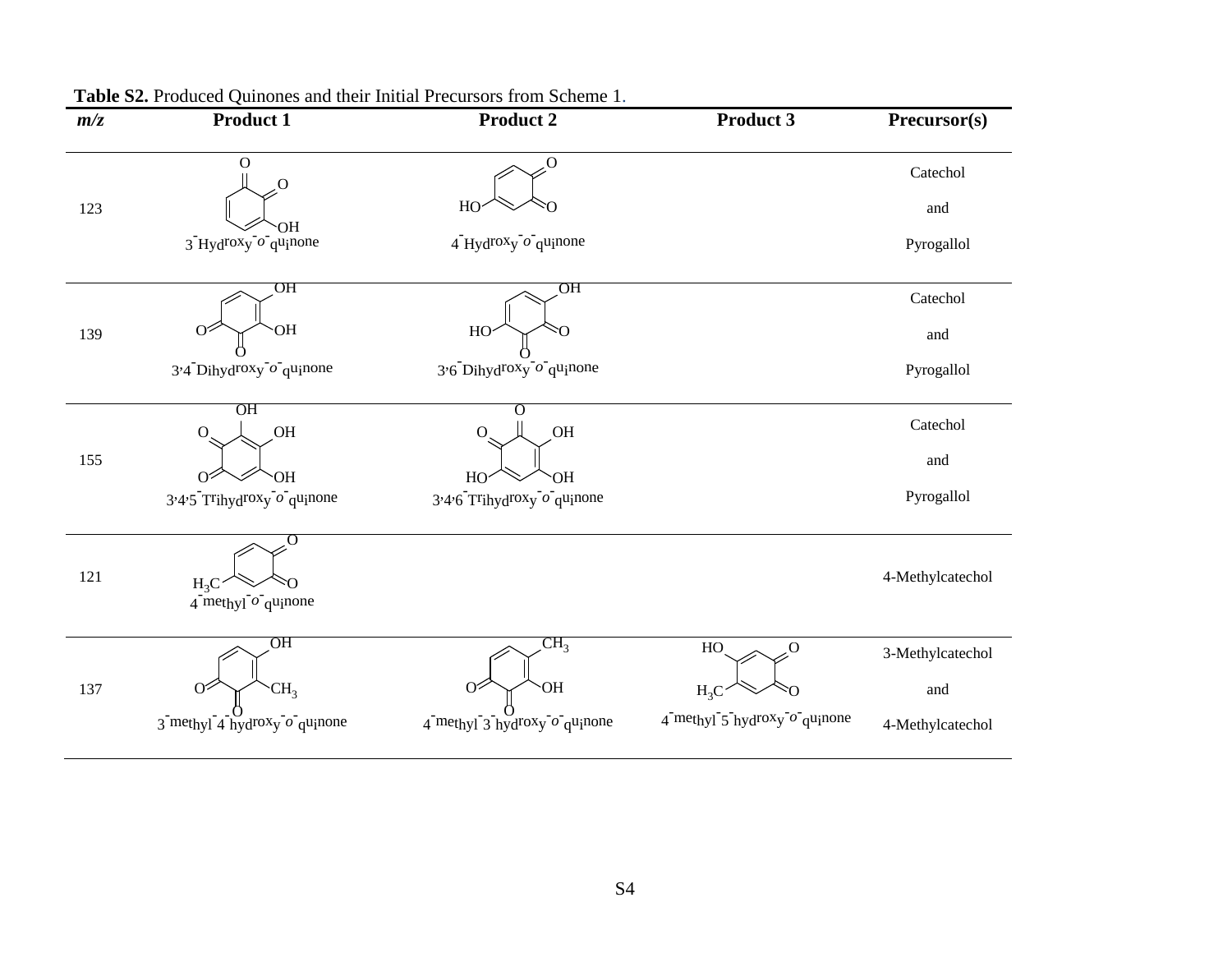